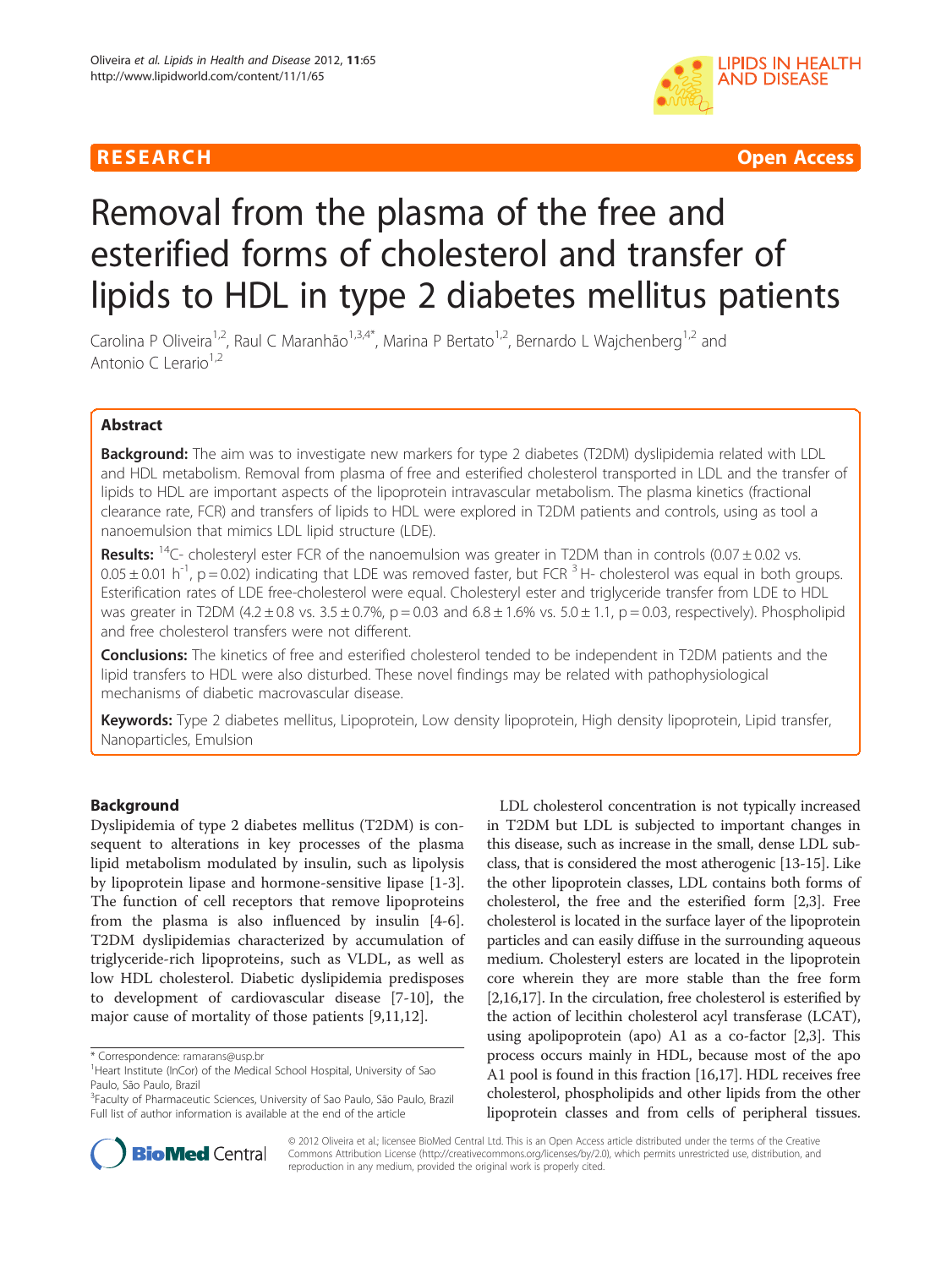Transfer of free cholesterol from cells to HDL is mediated by ATP-binding cassette transport 1 (ABCA1) system.

The process of lipid transfers among lipoprotein classes is mediated by transfer proteins, such as cholesteryl ester transfer protein (CETP) and phospholipid transfer protein (PLTP) [\[2,3](#page-6-0)]. Lipid transfers are essential parts of cholesterol reverse transport and are particularly important in HDL metabolism. This lipoprotein is formed into the intravascular compartment by lipidation of apo A1, originating disks that, with further acquisition of lipids and cholesterol esterification, changes into round-shaped particles [\[2,3\]](#page-6-0), so that HDL is constantly being remodeled. As presence of T2DM may change the activity of the transfer proteins [[18,19](#page-6-0)], the lipid transfers to HDL and the HDL metabolism may also be affected [[20](#page-6-0)].

In previous studies [\[21](#page-6-0)-[27](#page-6-0)], we explored the intravascular metabolism of free and esterified cholesterol carried in an artificial nanoemulsion (LDE) that mimics the lipidic structure of LDL but does not contain protein. In this approach, LDE is doubly labeled with  $^{14}$ C-cholesteryl esters and <sup>3</sup>H-cholesterol and injected intravenously in a bolus; blood is sequentially sampled for determination of the plasma kinetics of both labels. In contact with plasma, LDE acquires exchangeable apolipoproteins such as apo E [[21,22](#page-6-0)] that endows the nanoemulsion to bind to LDL receptors [\[23,25\]](#page-6-0). The validity of the LDE method to test the LDL metabolism in the clinical setting was shown in several studies [[21](#page-6-0)-[27](#page-6-0)].

LDL metabolism can be altered even in presence of normal LDL cholesterol levels. Increase in small dense LDL subfraction is exemplary for this situation, and it has been shown the benefits of cholesterol lowering by statin treatment administered to normocholesterolemic T2DM patients [\[28,29\]](#page-6-0). In this setting, the current study aimed to investigate whether the kinetics in the plasma of free and esterified cholesterol and the lipid transfers to HDL are altered in T2DM patients with normal LDL cholesterol. LDE labeled with  $14$ <sup>14</sup>C-cholesteryl esters and  $3$  H-cholesterol was used to probe this metabolism in cases versus control subjects. LDE was also used as lipid donor to HDL in an in vitro assay [[30](#page-6-0)] to test in both groups the simultaneous transfer of free and esterified cholesterol, phospholipids and triglycerides to HDL.

# Results

As shown in Table 1, the glycemic control of the participant T2DM patients was not good, as judged by their  $HbA<sub>1c</sub>$  levels. The concentration of total serum cholesterol and total serum free cholesterol, as well as the LDL cholesterol concentration, were similar in T2DM and controls. HDL cholesterol tended to be lower in T2DM patients, although this difference did not attain statistical significance ( $p = 0.06$ ). Serum triglyceride concentration

| Table 1 Serum biochemical parameters of the the Type 2 |  |
|--------------------------------------------------------|--|
| Diabetes Mellitus (T2DM) and Control groups            |  |

|                                 | T <sub>2</sub> DM | Control         | P      |
|---------------------------------|-------------------|-----------------|--------|
|                                 | $(n = 15)$        | $(n = 11)$      |        |
| Fasting plasma glucose (mmol/L) | $9.4 \pm 5.3$     | $4.6 \pm 0.4$   | < 0.01 |
| $HbA_{1c}$ (%)                  | $8.9 \pm 1.9$     | $5.6 \pm 0.4$   | < 0.01 |
| Cholesterol (mmol/L)            | $4.7 \pm 1.0$     | $4.9 \pm 0.9$   | 0.61   |
| Non-HDL                         | $3.6 \pm 0.9$     | $3.4 \pm 0.8$   | 0.59   |
| <b>LDL</b>                      | $2.9 \pm 0.4$     | $2.8 \pm 0.7$   | 0.60   |
| <b>HDL</b>                      | $1.1 \pm 0.3$     | $1.5 \pm 0.6$   | 0.06   |
| Triglycerides (mmol/L)          | $2.1 \pm 1.3$     | $1.3 \pm 0.6$   | 0.05   |
| Free Cholesterol (mmol/L)       | $1.5 \pm 0.3$     | $1.5 \pm 0.4$   | 0.96   |
| Apolipoproteins (g/L)           |                   |                 |        |
| A <sub>1</sub>                  | $1.34 \pm 0.21$   | $1.53 \pm 0.40$ | 0.19   |
| B                               | $0.95 \pm 0.25$   | $0.87 \pm 0.20$ | 0.38   |
| F                               | $0.05 \pm 0.02$   | $0.04 \pm 0.01$ | 0.29   |
|                                 |                   |                 |        |

Data are means ± SD.

was higher in T2DM ( $p = 0.05$ ). Apo A1, apo B and apo E did not differ between the two groups.

The plasma decay curves of both nanoemulsion labels are shown in Figure [1.](#page-2-0) While the free cholesterol curves of T2DM patients and controls were similar, the cholesteryl ester curve seems faster in the patients than in controls.

Indeed, the removal from the plasma of the nanoemulsion cholesteryl esters was faster in T2DM than in controls (Figure [1\)](#page-2-0), as confirmed by their greater FCR of this label ( $p = 0.02$ , Table [2\)](#page-2-0). As expected from inspection of the curves in Figure [1](#page-2-0), the two groups showed similar FCR of the free cholesterol ( $p = 0.75$ ).

Table [3](#page-2-0) shows the percentual of transfer from the donor nanoemulsion lipids to the HDL fraction after 1 h incubation of the nanoemulsion with whole plasma. Patients with T2DM showed increased transfer of the core lipids, namely cholesteryl esters  $(p = 0.03)$  and triglycerides ( $p = 0.03$ ), to HDL than the controls. In contrast, the transfer of the surface lipids, phospholipids and free cholesterol, were similar.

# **Discussion**

T2DM patients who were on metformin treatment alone or with additional sulphonylurea or insulin, showed in average poor glycemic control together with mild to high-triglycerides and borderline low HDL cholesterol. This conforms to a typical T2DM dyslipidemia.

In the T2DM patients, LDL cholesterol was normal and did not differ from the values from the control subjects. In those patients, the removal from the plasma of the cholesteryl ester component of LDE was faster than that measured in the control subjects. As the cholesteryl ester FCR closely depicts the removal from the plasma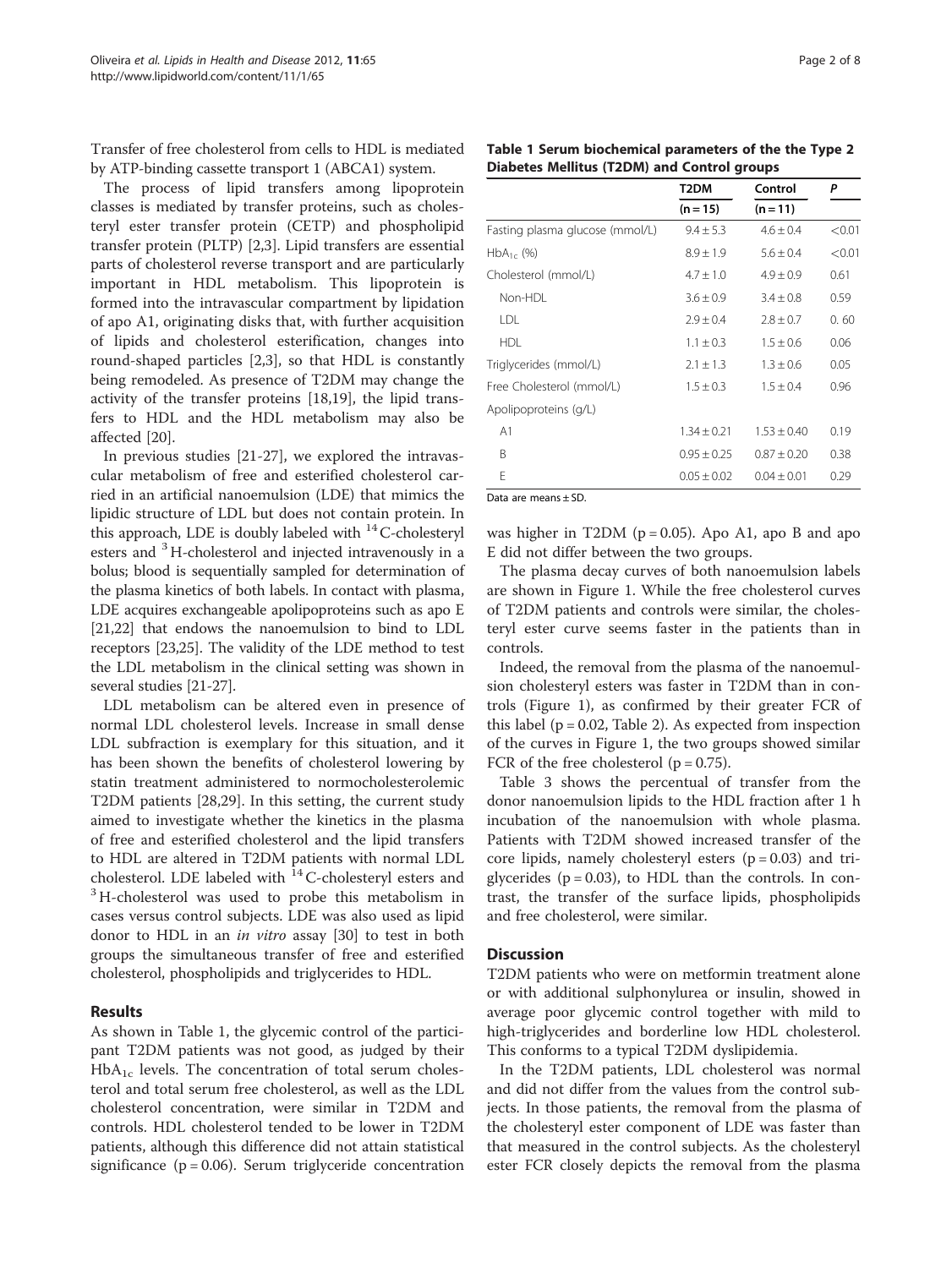Table 2 Fractional Clearance Rates and kinetic parameters of LDE radioactive lipid labels in the Type 2 Diabetes Mellitus (T2DM) and Control groups

|                                     | T <sub>2</sub> DM | Control         | Ρ                     |
|-------------------------------------|-------------------|-----------------|-----------------------|
|                                     | $(n = 15)$        | $(n = 11)$      |                       |
| FCR $^{14}$ C-CE (h <sup>-1</sup> ) | $0.07 \pm 0.02$   | $0.05 + 0.01$   | 0.02                  |
| $k_{10}^{14}$ C-CE                  | $0.30 + 0.15$     | $0.30 + 0.26$   | 0.91                  |
| k ${}^{14}_{12}$ C-CE               | $0.90 + 1.20$     | $0.97 + 1.44$   | 0.44                  |
| $k \frac{14}{20}$ C-CE              | $0.05 + 0.02$     | $0.03 + 0.01$   | 0.02                  |
| $FCR3 H-C(h-1)$                     | $0.05 + 0.02$     | $0.05 + 0.02$   | 0.75                  |
| $k_{10}$ <sup>3</sup> H-C           | $0.88 + 0.83$     | $0.86 + 0.63$   | 0.88                  |
| $k_{12}$ <sup>3</sup> H-C           | $0.89 + 1.02$     | $0.90 + 1.02$   | 1.00                  |
| $k_{20}$ <sup>3</sup> H-C           | $0.02 + 0.01$     | $0.03 \pm 0.02$ | 1.00<br>$\sim$ $\sim$ |

Data are express as mean  $\pm$  SD. LDE, non-protein LDL-like nanoemulsion. <sup>14</sup> C-CE, <sup>14</sup> C-cholesteryl ester. 3H-C, 3H-cholesterol.

of the LDE particles, it can be assumed that inT2DM patients LDE was cleared more efficiently than control subjects. A plausible interpretation for this result resides

| Table 3 Lipid transfer in vitro from LDE to HDL particles |
|-----------------------------------------------------------|
| of the Type 2 Diabetes Mellitus (T2DM) and Control        |
| groups                                                    |

|                                         | T2DM          | Control      |      |
|-----------------------------------------|---------------|--------------|------|
|                                         | $(n = 15)$    | $(n = 11)$   |      |
| <sup>3</sup> H- cholesteryl ester (%)   | $4.2 \pm 0.8$ | $3.5 + 0.7$  | 0.03 |
| <sup>14</sup> C-phosphatidylcholine (%) | $74.1 + 7.7$  | $22.0 + 0.9$ | 0.15 |
| <sup>3</sup> H- triglycerides (%)       | $6.8 + 1.6$   | $5.0 + 1.1$  | 0.03 |
| <sup>14</sup> C- cholesterol (%)        | $9.2 + 3.0$   | $7.5 + 2.6$  | 0.23 |

Data are expressed as mean  $\pm$  SD. The value indicated is the percentage of the radioactivity of each lipid component in the nanoemulsion that was transferred to the plasma HDL fraction after 1 h incubation.

<span id="page-2-0"></span>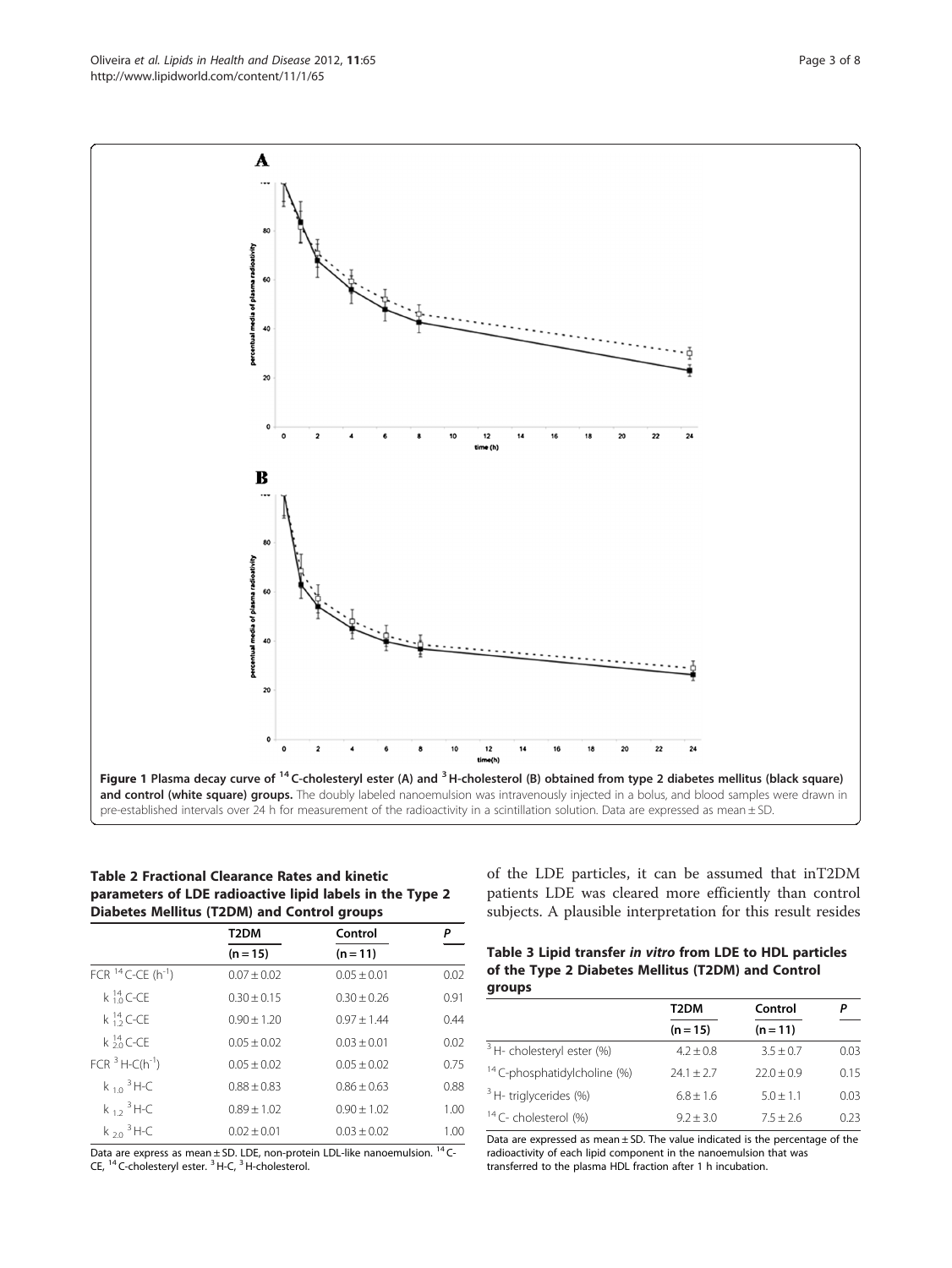on that all the study patients were on use of metformin. The mechanism of action of this drug is related at least partially with activation of AMP- activated protein kinase (AMPK) [[31\]](#page-6-0). It has been shown that AMPK decreases hydroxyl-methilglutaryl- CoA reductase activity, leading to upregulation of LDL receptors [[32](#page-6-0),[33](#page-6-0)]. Because, similarly to native LDL [[34\]](#page-6-0), LDE is removed by LDL receptors [\[21,24,25](#page-6-0)], it is conceivable that metformin use elicited the accelerated LDE cholesteryl ester clearance observed in T2DM.

In contrast, it is noteworthy that the free cholesteryl component of LDE was removed at similar rates in T2DM and in controls. This could suggest that the free form of cholesterol is released from the LDE particles while in the circulation [\[24,26\]](#page-6-0), possibly being transferred to the native lipoprotein classes [\[30](#page-6-0)] that are removed slower than LDE [\[22](#page-6-0)]. Another possibility stands on the selective uptake of cholesteryl esters by cells of liver and macrophages [\[35,36\]](#page-6-0), that could accelerate the removal from the plasma of those components without changing the free cholesterol removal in T2DM patients. In lipoprotein structure, free cholesterol, which is located in the particle surface, is more unstable than cholesteryl esters which is placed in the particle core. The esterified form depends on the transfer proteins to exit the lipoprotein but free cholesterol may diffuse into the surrounding aqueous media and thereafter may be incorporated into other lipoproteins or cell membranes.

Tracing of the lipid components of native LDL in the circulation of subjects is not practical, due to the difficulties of the labeling technique, which makes the nanoemulsion approach particularly useful. Thus, to our knowledge, this is the first study in which the kinetics of free and esterified cholesterol were explored in diabetes. In studies in which the clearance of native LDL labeled in the apo B component was determined, LDL clearance has been described as greater, equal or smaller [\[37](#page-7-0)-[40](#page-7-0)] than in controls. Those contradictory results can be ascribed to many intervening factors, such as different treatments or plasma lipid profiles of the patients.

The important aspect of HDL metabolism investigated here, the process of lipid transfers to the lipoprotein, is determinant of HDL composition and metabolism. Thus, it is likely that atheroprotective functions of the lipoprotein may also be affected by lipid transfers, such as the antioxidant, anti-inflammatory, antithrombotic, and vasodilator actions [[20](#page-6-0)]. In previous studies, we showed that HDL transfers were altered in precocious coronary artery disease [\[41\]](#page-7-0) and in patients with heart grafts [[42\]](#page-7-0), a condition that is associated with development of heart graft coronary disease, an accelerated atherosclerosis process. In the current study, T2DM patients showed increased transfers of triglycerides and cholesteryl esters that make-up the lipoprotein core, whereas the transfer of phospholipids

and free cholesterol that are the constituents of lipoprotein surface was not affected [[41,42](#page-7-0)]. This finding is probably related with the increase in action of CETP that may occur in T2DM [\[16,17\]](#page-6-0) and facilitating the transfer of core lipids. Enrichment of HDL with triglycerides is related with loss of function and stability of the lipoprotein [[1,16,17](#page-6-0)]. This has been ascribed to the interactions of HDL with hepatic lipase that lead to acceleration of the lipoprotein clearance and reduction of HDL plasma levels [[17](#page-6-0)]. In fact, it was observed here a trend for lower HDL– cholesterol in the T1DM group. In a previous study, we compared lipid transfers to HDL measured in T2DM without microalbuminuria with those with microalbuminuria, that is a more advanced disease stage and no difference was found between the two groups. This may suggest that aggravation of diabetes complications does not interfere with the lipid transfers [\[43\]](#page-7-0).

As a limitation of this study, non-protein LDE has differences in chemical composition regarding LDL, and also differs in binding to LDL receptors by recognition of apo E rather than apo B [\[22](#page-6-0)], as in the native lipoprotein [\[34](#page-6-0)]. Nonetheless, as shown in several studies [[21,24,26,27\]](#page-6-0), by using LDE as probe for the LDL metabolic pathway in case–control protocols it is possible to detect alterations in diseased states and under the effect of drugs [\[24](#page-6-0)] that could be fairly extrapolated to native LDL metabolism. As the groups of T1DM and controls had similar apo E plasma concentrations, it can be assumed that apo E adsorption to LDE particles did not influence FCR of the nanoemulsion.

# Conclusion

The independent removal from the plasma of the free and of the esterified forms of cholesterol despite normal LDL cholesterol levels and the alterations in the lipid transfers to HDL found in T2DM suggest the existence of novel pathophysiologic pathways that can eventually be related with diabetic macrovascular disease.

# Methods

# Study subjects

The participants in the study were selected from the Outpatient Clinics of the Endocrinology Section of the Hospital of the University of São Paulo Medical School. The inclusion criteria were men and postmenopausal women, with 40 to 70 years of age without previous history of cardiovascular disease. Ten out of fifteen of the T2DM patients and five out of eleven of the control subjects presented systemic arterial hypertension and were on antihypertensive drugs and well controlled with a maximum systolic blood pressure of 130 mmHg and diastolic of 85 mmHg. Regarding the lipid levels total cholesterol was  $\leq$  6 mmol/L and LDL  $\leq$  4 mmol/L. The exclusion criteria were the use of medications that have significant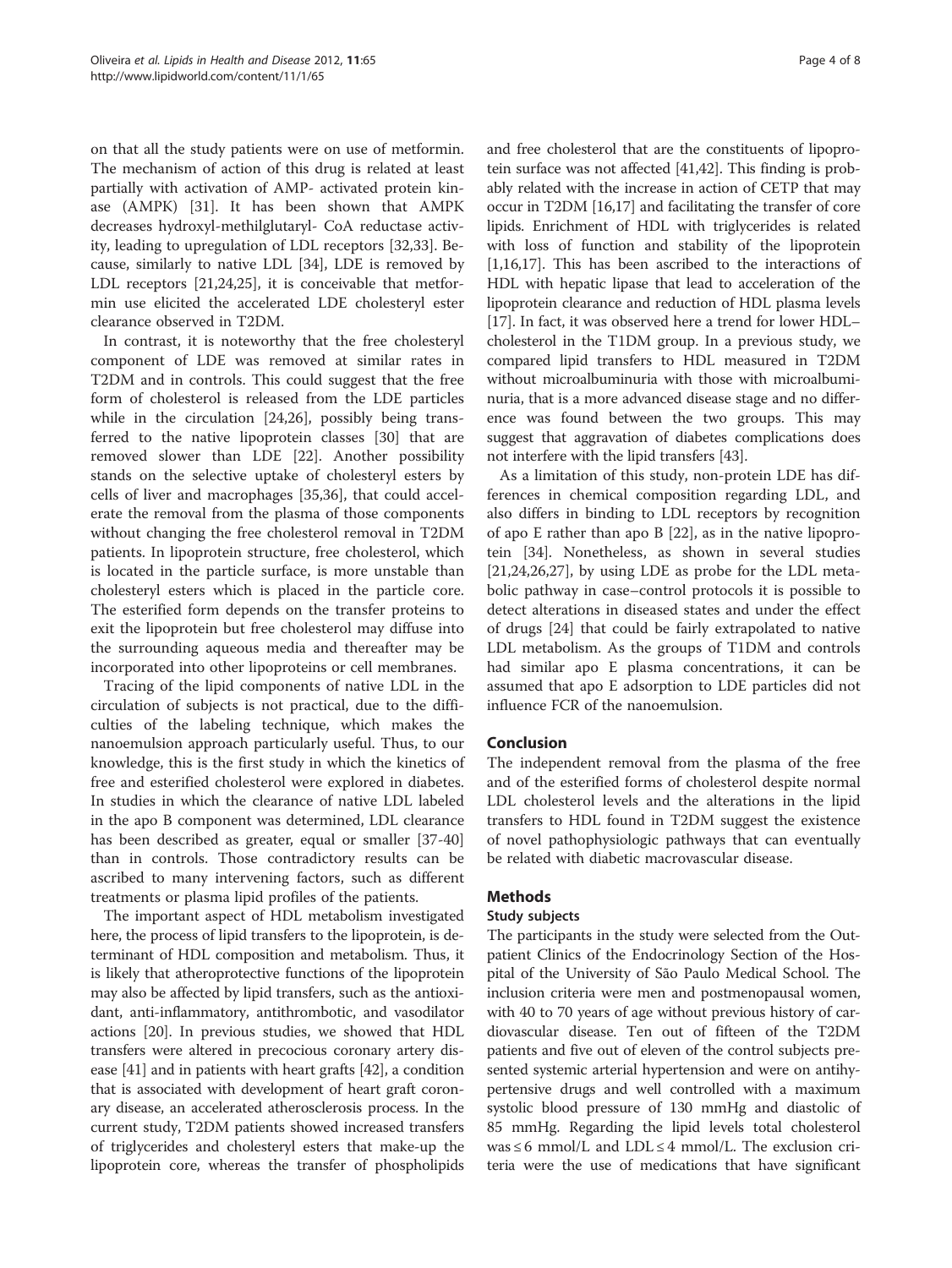action on lipid metabolism such as statins, fibrates, glucocorticoids and thiazolidinediones, presence of nephropathy (the presence of microalbuminuria, as indicated to urinary ratio microalbuminuria/creatinine <30 μg/mg and serum creatinine below 98 μmol/L in women and 115 μmol/ L in men), proliferative retinopathy and neuropathy. Furthemore, the presence of chronic diseases such as heart failure, chronic obstructive pulmonary disease, inflammatory disease and cancer were also exclusion factors. T2DM patients had the duration of the disease less than 15 years. The characteristics of the study patients are depicted in Table 4. T2DM diabetes mellitus patients had mean known duration of disease  $8 \pm 4.0$  years. There were no differences between both groups regarding age and sex distributions, but the patients had higher BMI ( $p < 0.01$ ) and waist circumference  $(p < 0.05)$  than controls. All were being treated with metformin, but 8 were also treated with sulfonylurea (glyburide), 2 also with insulin and 2 with additional insulin and sulphonylurea.

#### Serum biochemical analysis

Blood samples for determination of laboratorial parameters were collected after 12 h fast on the same day the kinetic study were preformed. Commercial enzymatic

| Table 4 Physical characteristics and current medications |
|----------------------------------------------------------|
| of the Type 2 Diabetes Mellitus (T2DM) and Control       |
| groups                                                   |

|                          | T <sub>2</sub> DM | Control        | P      |
|--------------------------|-------------------|----------------|--------|
| N                        | 15                | 11             |        |
| Age (years)              | $58.9 \pm 4.8$    | $54.6 \pm 5.5$ | 0.06   |
| Sex (M/F)                | 7/8               | 5/6            | 1.00   |
| Weight (kg)              | $82.1 \pm 11.7$   | $74.9 \pm 7.3$ | 0.08   |
| BMI ( $\text{kg/m}^2$ )  | $31.9 \pm 4.6$    | $27.1 \pm 2.4$ | < 0.01 |
| Waist Circumference (cm) | $104.9 \pm 9.8$   | $94.2 \pm 7.3$ | < 0.01 |
| Arterial Hypertension    | 10                | 5              | 0.43   |
| Familial history CVD     | 5                 | 5              | 0.69   |
| Current smoking          | 3                 | $\overline{2}$ | 0.22   |
| Current medications      |                   |                |        |
| Metformin                | 15                |                |        |
| Sulfonylurea             | 8                 |                |        |
| Insulin                  | $\overline{4}$    |                |        |
| <b>ACEi</b>              | 9                 | 4              | 0.39   |
| ARB                      | 1                 | 1              | 1.00   |
| Ca channel blockers      | 3                 | $\mathfrak{D}$ | 0.49   |
| Thiazides                | $\mathfrak{D}$    | 1              | 1.00   |
| AAS                      | 4                 | 0              | 0.10   |

Data are means ± SD. CVD, cardiovascular disease. ACEi, angiotensin-

converting enzyme inhibitor. ARB, angiotensin II receptor blocker. Ca, calcium.

colorimetric methods were used for the determination of total cholesterol, triglycerides and HDL cholesterol. LDL cholesterol was calculated by a direct method (Roche Diagnostics, Mannheim, Germany). Plasma apo A1 and apo B were assayed by turbidimetry (Roche Diagnostics) and apo E by nephelometry (Roche Diagnostics), Glyco Hemoglobin ( $HbA_{1c}$ ) was measured by HPLC (National Glyco Hemoglobin Standardization Program - NGSP-USA, considering normal range 4,1 a 6%).

#### LDE preparation

LDE was prepared from a lipid mixture composed of 40 mg cholesteryl oleate, 20 mg egg phosphaditylcholine, 1 mg triolein and 0.5 mg of cholesterol purchased from Sigma Chemical (St. Louis, MO). <sup>14</sup> C- cholesteryl oleate and <sup>3</sup>H- cholesterol purchased from PerkinElmer (Waltham, MA) were added to the mixture. Emulsification of lipids by prolonged ultrasonic irradiation in aqueous media and the procedure of two-step ultracentrifugation of the crude emulsion with density adjustment by addition of KBr to obtain LDE was carried out as described by Maranhão et al. [\[22\]](#page-6-0). The final lipidcomposition of LDE was 64% phospholipids, 33% cholesteryl oleate, 2% triacylglycerols, and 1% cholesterol [[20](#page-6-0)]. LDE was dialyzed against a saline solution and sterilized by passage through 0.22-μm filter for injection into the patients. The entire LDE preparation procedure was performed in a laminar flux. All glassware used in this study was made pyrogen free by exposure to dried steam at 180°C for 2hand sterilized by wet steam at 120°C for 30 min. All plastic materials were sterilized by exposure to ultraviolet light.

#### Nanoemulsion plasma kinetics

All the patients were asked to arrive at the laboratory by 7 a.m. after a 12 h fasting. The basal collection of blood samples was done for the blood assays, as explained previously. LDE labeled with<sup>14</sup>C-cholesteryl oleate (37 kBq) and  $3$  H-cholesterol (74 kBq), in a total 5–6 mg in a volume 500 μL was intravenously injected in a bolus. Blood samples were taken over 24 h (5', 1 h, 2 h, 4 h, 6 h, 8 h and 24 h). Participants were allowed to eat low-fat meals, on the evening before the test day and after the first blood collection and at about 1:00 p.m., since it is known that low-fat meals do not interfere with plasma removal of the LDE [[21\]](#page-6-0). Plasma samples were separated by centrifugation and 1 mL was transferred to counting vials containing 5 mL scintillation solution, and counted in a scintillation counter (1600 TR model, Hewlett-Packard, Palo Alto, CA).

# Estimation of fractional clearance rate of the radioisotopes

Fractional clearance rate (FCR) of  $^{14}$  C-cholesteryl ester and <sup>3</sup>H-free cholesterol contained in LDE was calculated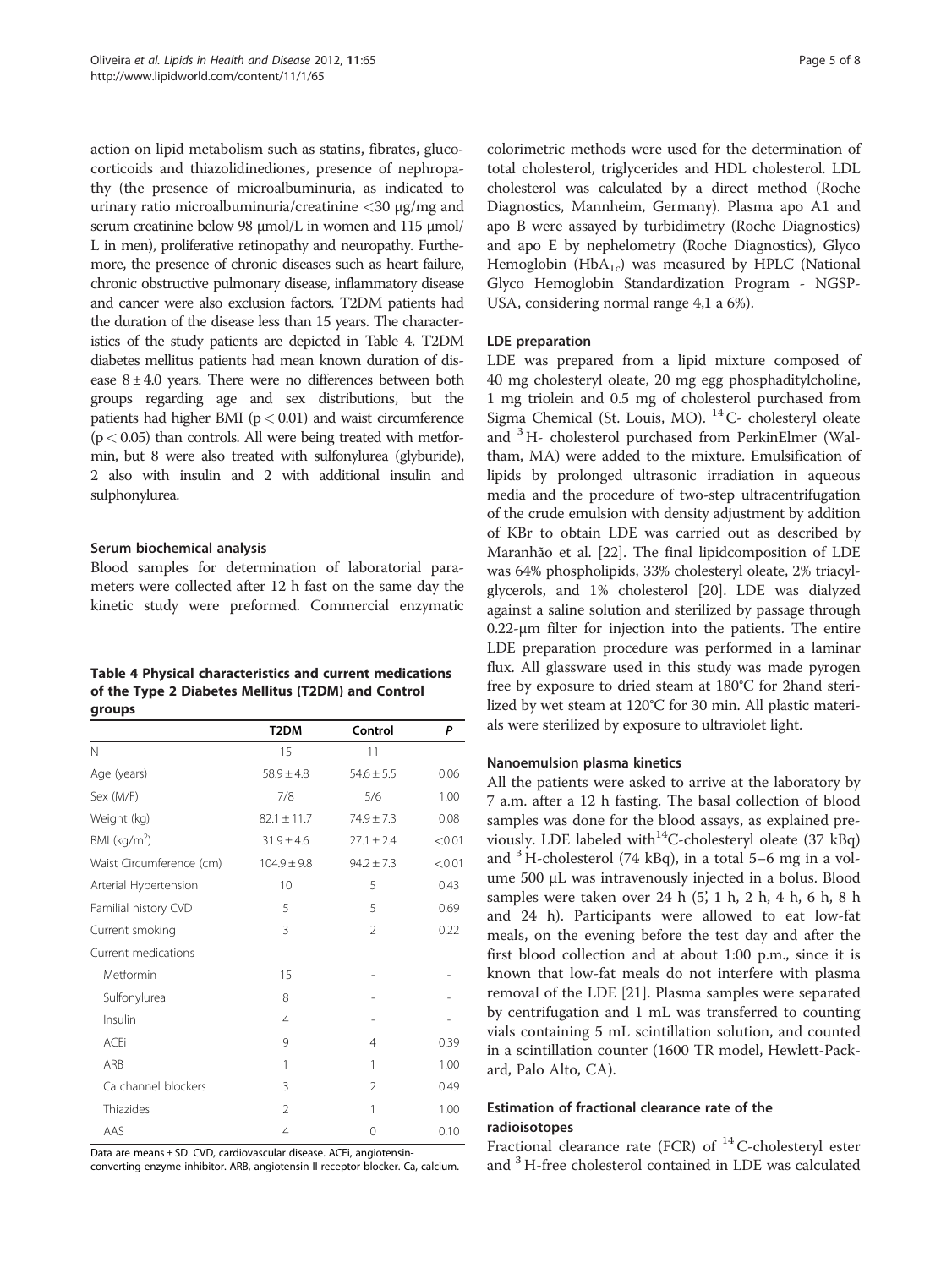according to the method described elsewhere [\[27](#page-6-0)] e Silva et al. 2011 [[44\]](#page-7-0), defined by the sum of two exponential functions, obtained from the remaining radioactivity found in plasma after injection, as  $y = (a_1 \cdot e^{-bt} + a_2 \cdot e^{-bt})$ , where y is the curve the radioactivity plasma decay in function of time (t); a indicates the linear coefficient and b the angular coefficient, which represents the FCR in hours<sup>-1</sup> (h<sup>-1</sup>). The model consists of two discrete pools, one intravascular pool in dynamic equilibrium with an extravascular pool, assuming that all input or exit of the radiolabeled lipid occurs from the intravascular pool. The fractional clearance rate of the radiolabeled lipid was estimated as  $FCR = (a_1/b_1 + a_2/b_2)^{-1}$ , which is essentially the inverse of the area under the activity-time curve. Calculations were performed using the ANA-COMP computer software [\[45\]](#page-7-0). The compartmental model is illustrated in Figure 2.

#### Lipid transfer from LDE to HDL in vitro

The transfer rates of cholesteryl ester, phospholipid, free cholesterol, and triglyceride from LDE to HDL were measured according to Lo Prete et al. [\[30](#page-6-0)]. Plasma with EDTA in a volume of 200 μL was incubated with 50 μL of the nanoemulsion labeled either with  $3H$ -cholesteryl oleate and  $^{14}$  C-phosphatidylcholine, or with  $^{3}$  H-triolein and 14C-cholesterol. After a 1-h incubation on a shaker



in a water bath at 37°C, 250 μL dextran sulfate/MgCl2 0,2%/MgCl2 3 M, v/v were added as a precipitating reagent. The solution was then mixed for 30 s and centrifuged for 10 min at 3000 g. Finally, 250 μL of the supernatant was added to counting vials containing 5 mL scintillation solution (Packard BioScience, Groningen, Netherlands). Radioactivity was measured with a liquid scintillation analyzer, as described above. The blank samples consisted of 200 μL Tris solution with added labeled nanoemulsion and the precipitation reagent after incubation, as described above. The results of the radioactive transfer from the lipid nanoemulsions to the HDL fractions were expressed as a percentage of the total incubated radioactivity, determined in a plasma sample containing no precipitation reagents. The above described assay was validated for precision according to Food and Drug Administration Guidelines [[46](#page-7-0)] in which the upper limit is 5%. Intra-assay precision studies included 10 replicates of samples. Inter-assay precision was calculated based on 3 assays of 10 replicates, run on 3 different days. Intra-assay coefficient of variation was 0.83% for phospholipids, 0.56% for free cholesterol, 1.49% for esterified cholesterol and 0.51% for triglycerides indicating consistent reproducibility. Inter-assay showed no difference between samples for transfer of all lipids (phospholipids =  $0.78$ ; free cholesterol =  $0.59$ ; esterified cholesterol = 1.32; triglycerides = 0.58). The assay was performed with maximum plasma storage of twomonths after sample collection. As previously tested, the storage of the plasma samples at -80°C up to 1-year had no effect on the lipid transfer results [[30\]](#page-6-0).

#### Informed consent and radiological safety

The experimental protocol was approved by the Ethics Committee of the Medical School Hospital of the University of São Paulo and all participants provided written informed consent. The safety of the radioactive dose intravenously injected into the patients was assured according to the regulations of the International Commission on Radiological Protection [\[47](#page-7-0)]. The injected dose on each experiment was 0.03mSV.

# Statistical analysis

Data normality was tested by the Kolmogorov-Smirnov procedure. Data are expressed as mean ± standard error of the mean. Non- parametric test were performed: Mann–Whitney test, for normally distributed variables and by Fischer Exact test (2- tail), for categorical variable. In all analysis difference of two tail  $p < 0.05$  was considered statically significant. It was used SPSS version 15.0 (IBM Company, Chicago, Illinois, USA) for Windows XP (Microsoft Corporation, Redmond, Washigton, USA) for all the analysis.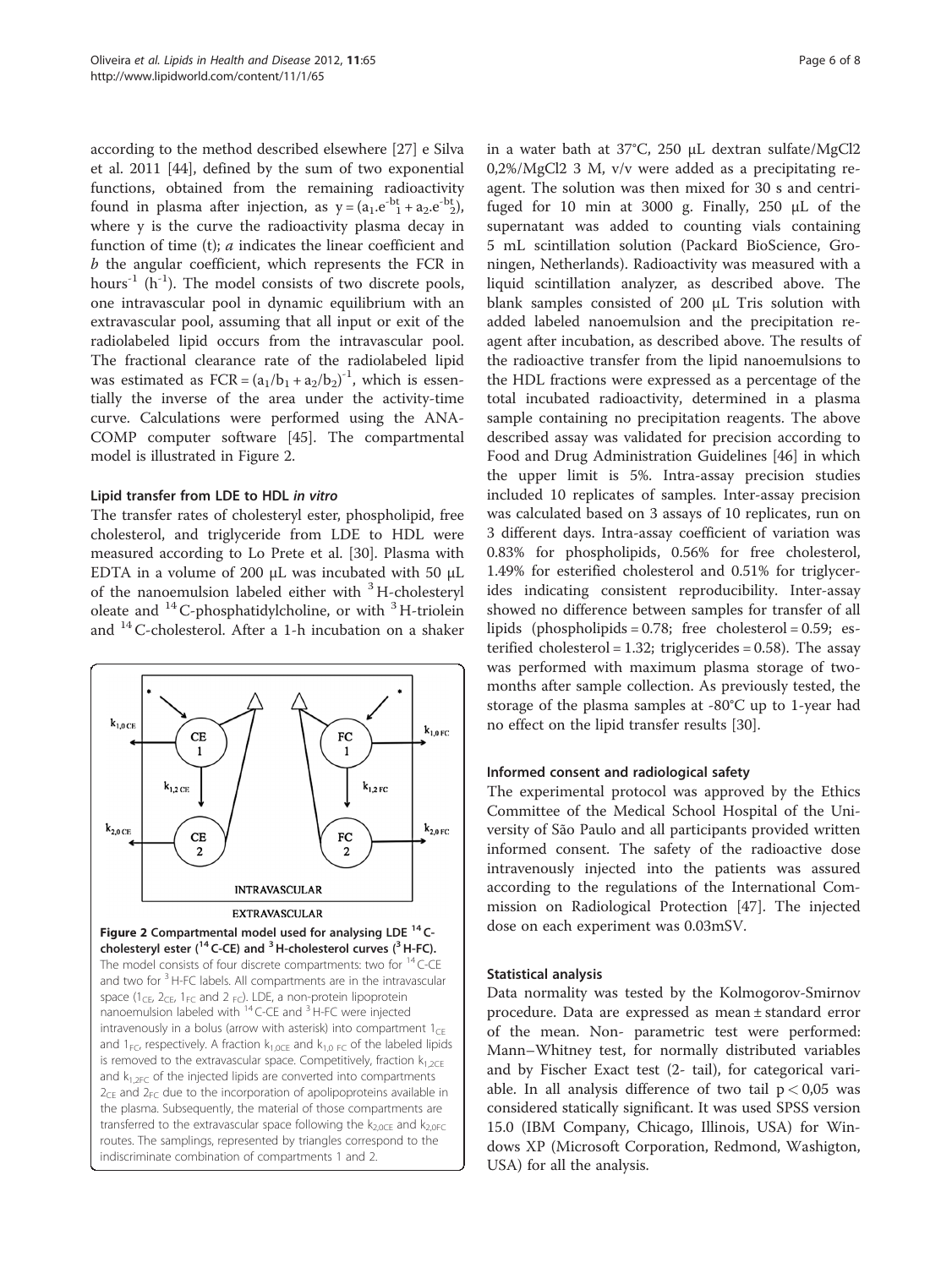#### <span id="page-6-0"></span>Competing interests

The authors declare that they have no competing interests.

#### Acknowledgements

This study was supported by Fundação do Amparo à Pesquisa do Estado de São Paulo (FAPESP), São Paulo, Brazil. Dr. Maranhão has a Research Award from Conselho Nacional de Desenvolvimento Científico e Tecnológico (CNPq) Brasília, Brazil.

#### Author details

<sup>1</sup>Heart Institute (InCor) of the Medical School Hospital, University of Sao Paulo, São Paulo, Brazil. <sup>2</sup>Endocrinology Service of the Medical School Hospital, University of Sao Paulo, São Paulo, Brazil. <sup>3</sup>Faculty of Pharmaceutic Sciences, University of Sao Paulo, São Paulo, Brazil. <sup>4</sup>Instituto do Coração do HC-FMUSP, Av Dr. Enéas de Carvalho Aguiar, 44, CEP- 05423-000, São Paulo, SP, Brazil.

#### Authors' contributions

CPO selected the patients, performed the experiments and data analysis, and wrote the manuscript. RCM conceived of the study, analyzed the results, and wrote the manuscript. MPB performed the experiments and data analysis. BLW designed the clinical protocol, and contributed to discussion. ACL conceived of the study, participated in its design, analyzed the results, and wrote the manuscript. All authors read and approved the final manuscript.

#### Received: 03 February 2012 Accepted: 11 April 2012 Published: 07 June 2012

#### References

- 1. Chahil TJ, Ginsberg HN: Diabetic Dyslipidemia. Endocrinol Metab Clin N Am 2006, 35:496–510.
- 2. Ikonen E: Cellular cholesterol trafficking and compartmentalization. Nature rev 2008, 9:125–138.
- 3. Jin W, Marchadier D, Rader DJ: Lipases and HDL metabolism. Trends Endocrinol Metab 2002, 13:174–178.
- 4. Duvillard L, Florentin E, Lizard G, Petit JM, Galland F, Monier S, Gambert P, Verges: Cell surface expression of LDL receptor is decreased in type 2 diabetic patients and is normalized by insulin therapy. Diabetes Care 2003, 26:1540–1544.
- 5. Wade DP, Knight BL, Soutar AK: Hormonal regulation of low-density lipoprotein (LDL) receptor activity in human hepatoma Hep G2 cells. Insulin increases LDL receptor activity and diminishes its suppression by exogenous LDL. Eur J Biochem 1988, 174:213–218.
- 6. Wade DP, Knight BL, Soutar AK: Regulation of low-density-lipoprotein receptor mRNA by insulin in human hepatoma Hep G2 cells. Eur J Biochem 1989, 181:727–731.
- 7. Selby JV, Austim MA, Newmam B, et al: LDL subclass phenotypes and the insulin resistance syndrome in women. Circulation 1993, 88:381–387.
- 8. Feingold KR, Grunfeld C, Pang M, Doerrler W, Krauss RM: LDL subclass phenotypes and triglyceride metabolism in non-insulin dependent diabetes. Arterioscler Thromb 1992, 12:1496–1502.
- 9. Younis N, Sharma R, Soran H, Charlton-Menys V, Elseweidy M, Durrington PN: Glycation as atherogenic modification of LDL. Curr Opin Lipidol 2008, 19:378–384.
- 10. Jeppesen J, Hein HO, Suadicami P, Gyntelberg F: Relation of high TG- low HDL cholestherol and LDL cholestherol to the incidence of ischemic heart disease. An 8 year follow up in the Copenhagem Male study. Arterioescler Thromb Vasc Biol 1997, 17:1114–1120.
- 11. Howard BV, Robbins DC, Sievers ML, Lee ET, et al: LDL cholestherol as a strong predictor of coronary heart disease in diabetic individuals with insulin resistance and low LDL. The Strong Heart Study. Arterioscler Tromb Vasc Biol 2000, 20:830–835.
- 12. Stamler J, Vacaro O, Neaton JD, Wentworth D: Diabetes, other risk factors and 12 years cardiovascular mortality for men screened in the Multiple Risk Factor Intervention Trial. Diabetes Care 1993, 16:434–444.
- 13. Turner RC, Millns H, Neil HA, Stratton IM, Manley SE, et al: Risk factor for coronary artery disease in non-insulin dependent diabetes mellitus: United Kingdom Prospective Study (UKPDS: 23). BMJ 1998, 316:823–828.
- 14. Haffner SM, Letho S, Ronnemaa T, Pyrola K, Laskso M: Mortality from coronary heart disease in subjects with type 2 diabetes and in non

diabetic subjects with and without prior coronary myocardial infarction. N Engl J Med 1998, 339:229–234.

- 15. Almdal T, Scharling H, Jensen JS, Vestergaard H: The independent effect of type 2 diabetes mellitus on ischemic heart disease, stroke and death: a population study of 13,000 men and women with 20 years of follow up. Arch Intern Med 2004, 164:1422–1426.
- 16. Tan KC: Reverse cholesterol transport in type 2 diabetes mellitus. Diabetes Obes Metab 2009, 11:534–543.
- 17. Tall AR: The effects of cholesterol ester transfer protein inhibition on cholesterol efflux. Am J Cardiol 2009, 104:39E–45E.
- 18. Bagdade JD, Kelley DE, Henry RR, Eckel RH, Ritter MC: Effects of multiple daily insulin injections and intraperitoneal insulin therapy on cholesteryl ester transfer and lipoprotein lipases activities in NIDDM. Diabetes 1997, 46:414–420.
- 19. Borggreve SE, Vries R, Dullaart RPF: Alterations in high- density lipoprotein metabolism and reverse cholesterol transport in insulin resistance and type 2 diabetes mellitus: role of lipolytic enzymes, lecithin:cholesterol acyltransferase and lipid transfer proteins. Eur J Clin Invest 2003, 33:1051-1069.
- 20. Stein O: Athero protective mechanism of HDL. Atherosclerosis 1999, 144:285–301.
- 21. Maranhão RC, Garicochea B, Silva EL, et al: Plasma kinetics andbiodistribution of a lipid emulsion resembling low-density lipoprotein in patients with acute leukemia. Cancer Res 1994, 54:4660– 4666.
- 22. Maranhão RC, Cesar TB, Pedroso-Mariani SR, Hirata MH, Mesquita CH: Metabolic behavior in rats of a nonprotein microemulsion resembling low-density lipoprotein. Lipids 1993, 28:691–696.
- 23. Maranhão RC, Roland IA, Toffoletto O, et al: Plasma kinetic behavior in hyperlipidemic subjects of a lipidic microemulsion that binds to low density lipoprotein receptors. Lipids 1997, 32:627-633.
- 24. Santos RD, Chacra AP, Morikawa A, Vinagre CC, Maranhão RC: Plasma kinetics of free and esterified cholesterol in familial hypercholesterolemia: effects of simvastatin. Lipids 2005, 40:737–743.
- Vinagre CG, Ficker ES, Finazzo C, et al: Enhanced removal from the plasma of LDL-like nanoemulsion cholesteryl ester in trained men compared with sedentary healthy men. J Appl Physiol 2007, 103:1166-1171.
- 26. Santos RD, Hueb W, Oliveira AA, Ramires JAF, Maranhão RC: Plasma kinetics of cholesterol-rich emulsions in subjects with or without coronary artery disease. J Lipid Res 2003, 44:464–469.
- 27. Couto RD, Dallan LA, Lisboa LA, Mesquita CH, Vinagre CG, Maranhao RC: Deposition of free cholesterol in the blood vessels of patients with coronary artery disease: a possible novel mechanism for atherogenesis. Lipids 2007, 42:411–418.
- 28. Collins R, Armitage J, Parish S, Sleigh P, Peto R: MRC/BHF Heart Protection Study of cholesterol - lowering with simvastatin in 5963 people with diabetes: a randomized placebo- controlled trial. Lancet 2003, 361:2005– 2016.
- 29. Sheperd J, Barter P, Carmena R, et al: Effect of lowering LDL cholesterol substantially below currently recommended levels in patients with coronary heart disease and diabetes: The Treating to New Targets (TNT) study. Diabetes Care 2006, 29:1220–1226.
- 30. Lo Prete AC, Dina CH, Azevedo CH, et al: In vitro simultaneous transfer of lipids to HDL in coronary artery disease and in statin treatment. Lipids 2009, 44:917–924.
- 31. Zhou G, Myers R, Li Y, et al: Role of AMP-activated protein kinase in mechanism of metformin action. J Clin Invest 2001, 108:1162-1174.
- Hardie DG, Carling D: The AMP- activated protein kinase-fuel gauge of the mammalian cell?. Eur J Biochem 1997, 246:259–273.
- 33. Kemp BE, Mitchelhill KI, Stapleton D, Michell BJ, Chen ZP, Witters LA: Dealing with energy demand: the AMP-activated protein kinase. Trends Biochem Sci 1999, 24:22–25.
- 34. Mahley RW, Innerarity TL, Rall SC Jr, Weisgraber KH: Plasma lipoproteins: apolipoprotein structure and function. J Lipid Res 1984, 25(12):1277–1294.
- 35. Rhainds D, Brodeur M, Lapointe J, Charpentier D, Falstrault L, Brissette L: The role of human and mouse hepatic Scavenger Receptor Class B Type I (SR-BI) in the selective uptake of low density lipoprotein- cholesteryl esters. Biochemistry 2003, 42:7527–7538.
- 36. Brissette L, Charest M, Falstrault L, et al: Selective uptake of cholesteryl esters from various classes of lipoproteins by HepG2 cells. Biochem Cell Biol 1999, 77:157–163.